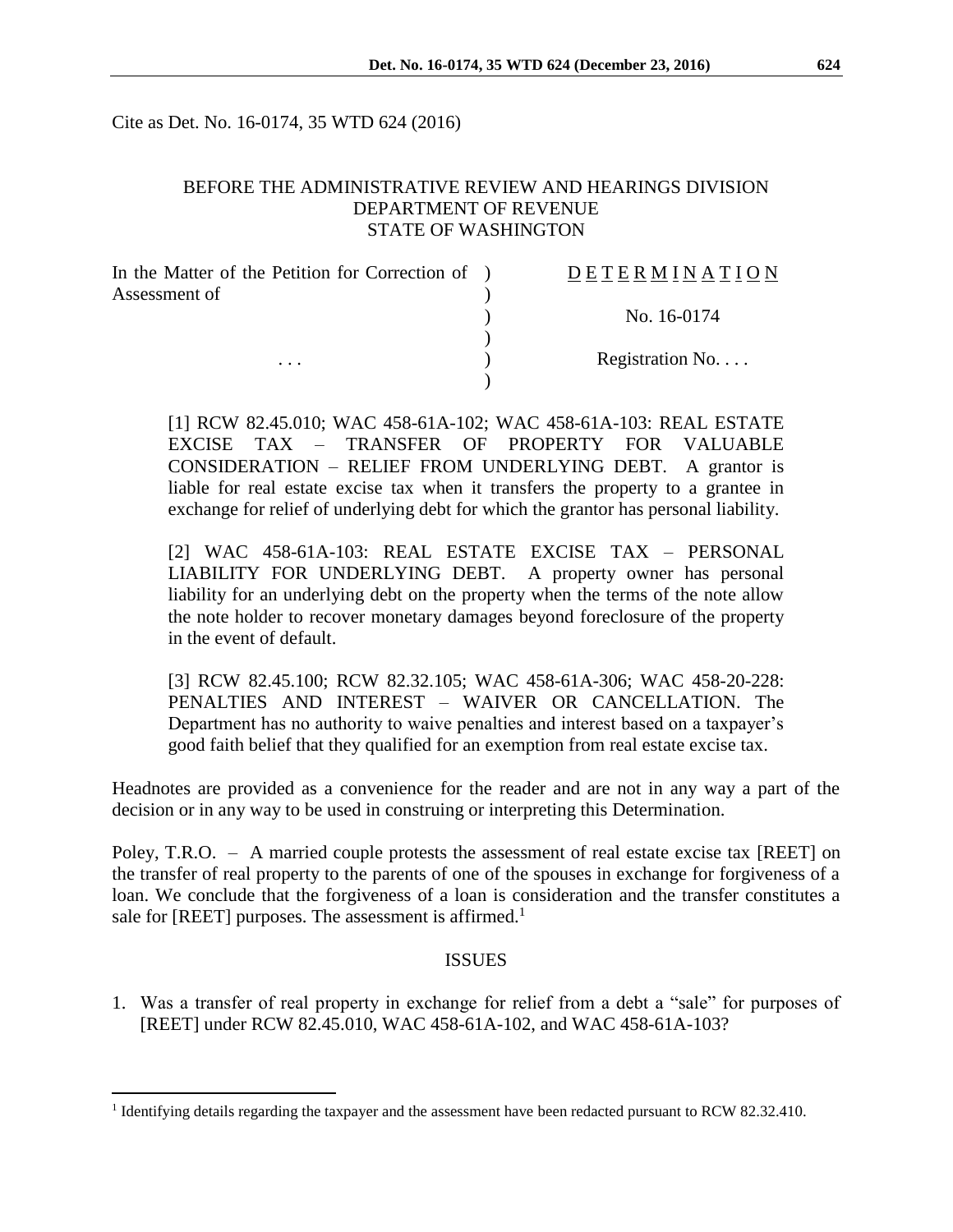2. Is a grantor of real property eligible for a waiver of penalties and interest under RCW 82.45.100 and WAC 458-61A-306?

# FINDINGS OF FACT

In 2010, [Parents] loaned money to their daughter and son-in-law [Taxpayers] in order for Taxpayers to purchase a house in . . . , Washington. Taxpayers acted as landlords and rented the house to tenants. Taxpayers later decided they no longer wished to own the rental property or be responsible for its upkeep.

On December 27, 2012, Taxpayers agreed to transfer the property via quit-claim deed to Parents in lieu of repaying the loan. At the time of the transfer, Taxpayers owed Parents \$ . . . . Taxpayers filed an affidavit (Affidavit) as required by the Department of Revenue (Department) and listed the amount of the loan balance as the "gross selling price" of the property. Taxpayers also asserted on the Affidavit that the transfer was exempt from [REET], stating, "Real estate excise tax does not apply to this transfer of real property because it is subject to an underlying debt for which the grantor has no personal liability per unrecorded promissory note and accompanying security agreement, and receives no other consideration."

In 2015, the Department's Special Programs Division began an audit related to the exemption claimed in the Affidavit. Parents responded, claiming that the debt owed to them by Taxpayers was non-recourse debt, and as family members, Parents never intended for Taxpayers to incur any loss beyond surrender of the residence.

Parents provided the Department with a copy of a promissory note (Note) and security agreement (Security). Both the Note and the Security were signed by Taxpayers and dated May 18, 2010. Neither were publicly recorded. The Note stated that Taxpayers were "jointly and severally liable for any debts secured by this Note." The Note also contained a provision addressing default:

In the event of default, the Borrowers agree to pay all costs and expenses incurred by the Lenders, including all reasonable attorney fees (including both hourly and contingency attorney fees as permitted by law) for the collection of this Note upon default, and including reasonable collection charges (including, where consistent with industry practices, a collection charge set as a percentage of the outstanding balance of this Note) should collection be referred to a collection agency.

The Security states that Taxpayers grant a security interest in the residence to Parents in consideration of the Note. If Taxpayers default on the Note, Parents have the right to take possession of the residence, sell it "in any manner which they may deem fit," and apply the proceeds from the sale to the loan described in the Note. Paragraph ten of the Security affirms that Taxpayers "agree that they shall remain liable for any shortfall if the proceeds from the sale of the Collateral are not sufficient to repay all monies due under the Note."

After completing their investigation, the Department determined that Taxpayers owed REET on the transfer of the residence to Parents. The Department issued a REET adjusted assessment on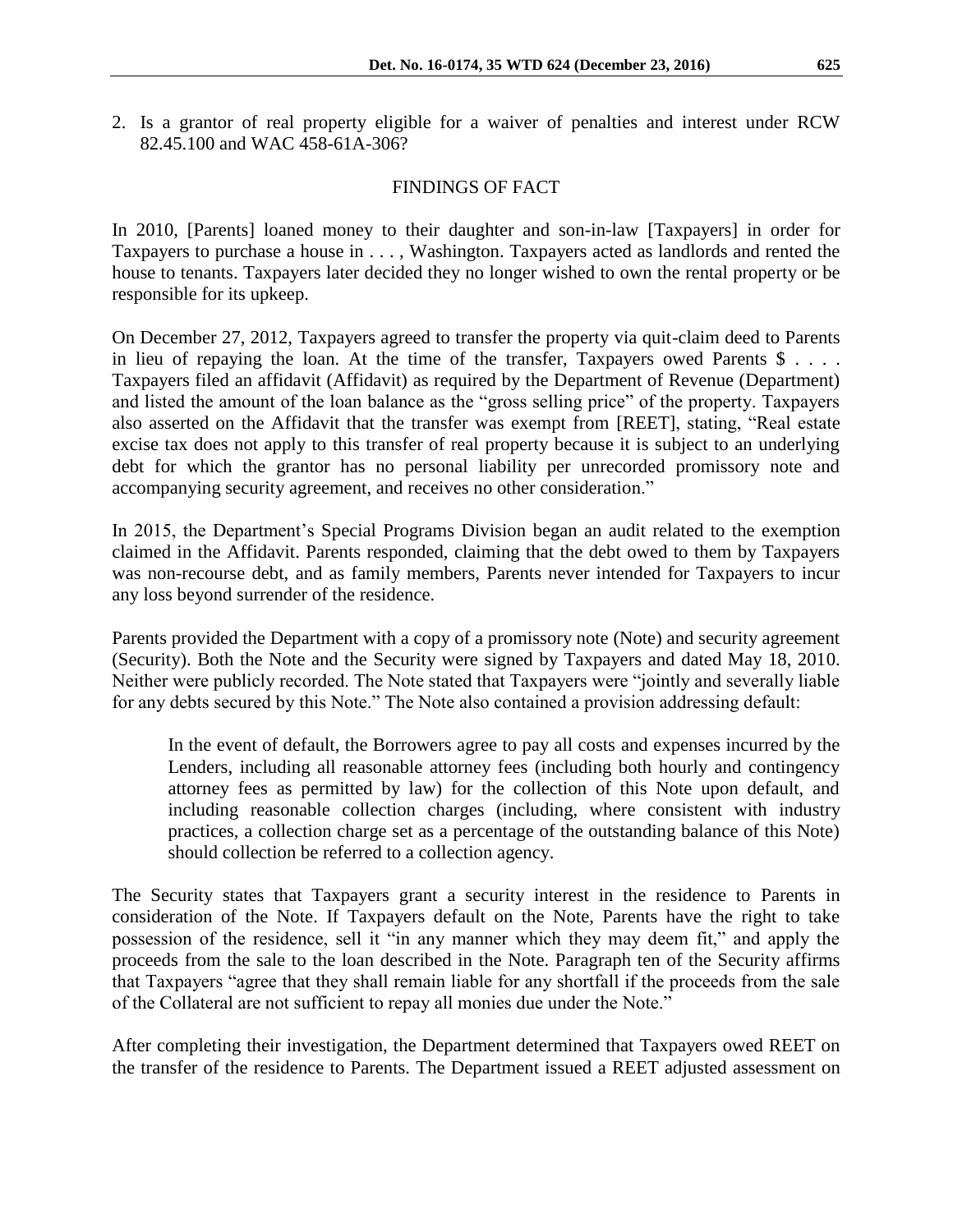January 28, 2016, for  $\$\ldots$$ , which included  $\$\ldots$$  in tax,  $\$\ldots$$  assessment penalty, and  $\$\ldots$$  in interest. Taxpayer timely requested administrative review.

At the hearing, Parents stated that the property transfer was neither a gift nor an attempt to avoid foreclosure as Taxpayers were still able to pay the Note. Rather, Parents asserted they acquired ownership of the property because Taxpayers no longer desired to own it and an adverse housing market deterred Taxpayers from selling to a third party. Taxpayers and Parents claim the debt underlying the property was non-recourse and thus REET does not apply to the transfer. In the alternative, if their petition is denied, Taxpayers request a waiver of penalties and interest as they acted in good faith when claiming the exemption from REET.

## ANALYSIS

REET is imposed on each sale of real property located within Washington based on a percentage of the "selling price." RCW 82.45.060. RCW 82.45.010(1) defines "sale" to include: "any conveyance, grant, assignment, quitclaim, or transfer of the ownership of or title to real property . . . for a valuable consideration." For purposes of REET, the term "total consideration paid" includes:

[M]oney or anything of value, paid or delivered or contracted to be paid or delivered in return for the sale, and shall include the amount of any lien, mortgage, contract indebtedness, or other incumbrance, either given to secure the purchase price, or any part thereof, or remaining unpaid on such property at the time of sale.

RCW 82.45.030(3); *see also* WAC 458-61A-102(19).

Generally, REET applies to a transfer of ownership of real property when the grantee relieves the grantor from an underlying debt on the property. WAC 458-61A-103(1). However, REET does not apply to transfers of real property subject to an underlying debt when the grantor has no personal liability for the debt and receives no other consideration for the transfer. WAC 458- 61A-103(2). Here, the Note and Security, by their own terms, hold Taxpayers personally liable for the debt in the Note. Accordingly, the exemption from REET under WAC 458-61A-103(2) is not applicable to this case.

It is irrelevant that Parents never recorded the Note and Security, as doing so would only perfect their interests against other lien holders. It is also irrelevant whether Parents ever planned to enforce the Note and Security; WAC 458-61A-103(2) only concerns whether Parents had the ability to do so. Taxpayer's personal liability for the Note was only relieved when Taxpayers transferred title to the property to Parents. Therefore, pursuant to WAC 458-61A-103(1), Taxpayers' transfer of title to the property to Parents in exchange for relief from the remaining \$ . . . owed on the Note is a "sale" subject to REET.

Taxpayers next ask us to waive penalties and interest in this case because they acted in good faith when claiming the exemption from REET. Taxpayers have certain rights and responsibilities under the law, including the responsibility to pay taxes in a timely manner. RCW 82.32A.030.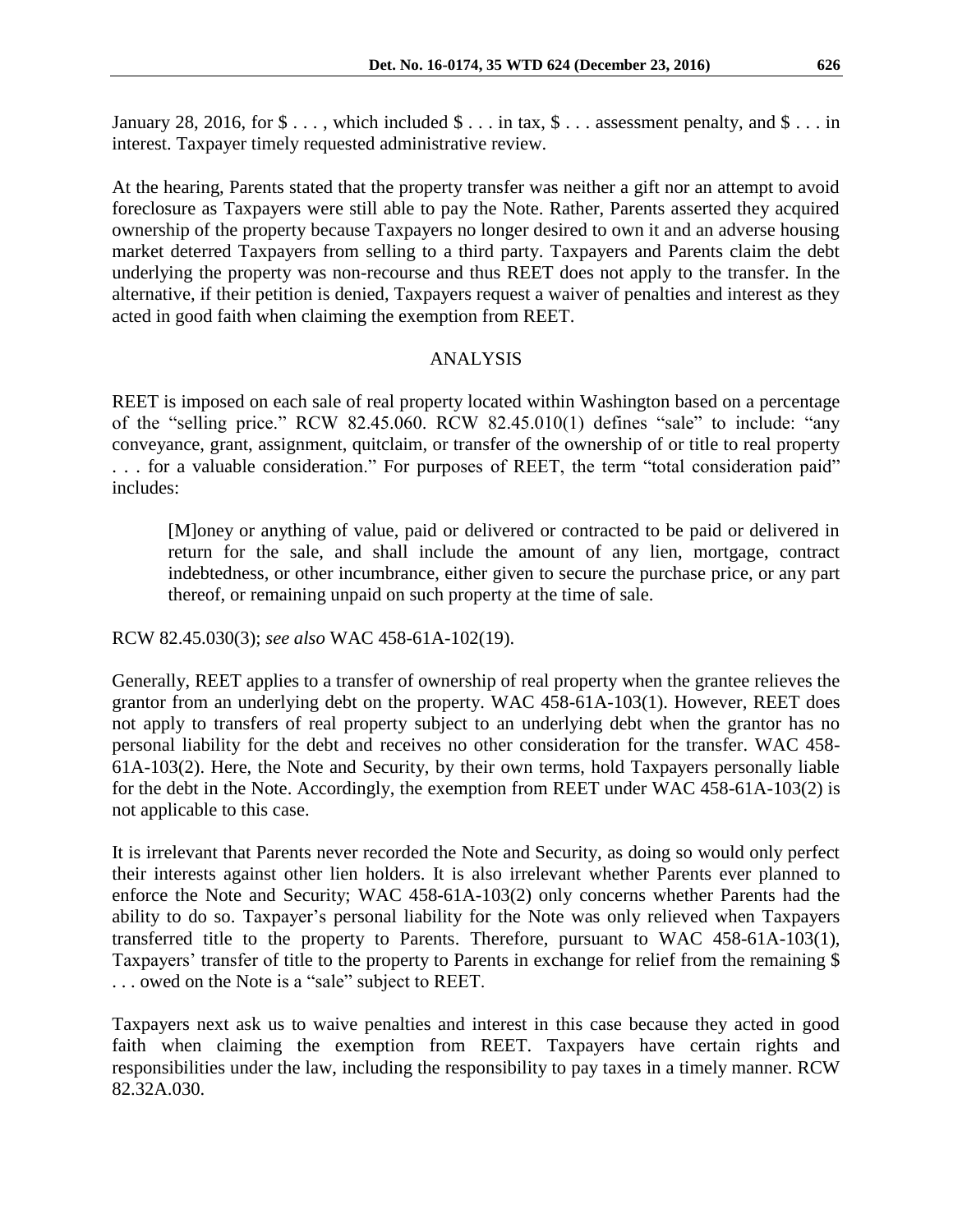A seller of real property bears the obligation to pay REET. RCW 82.45.080(1). REET is due immediately at the time of sale. RCW 82.45.100(1); WAC 458-61A-101(9). If REET is not paid within one month of the date of sale, interest will accrue from the date of sale until the date of full payment. *Id.; see also* WAC 458-61A-306(3).

The Department operates under a progressive delinquent penalty scheme, outlined in RCW 82.45.100(2):

In addition to the interest described in subsection (1) of this section, if the payment of any tax is not received by the county treasurer or the department of revenue, as the case may be, within one month of the date due, there is assessed a penalty of five percent of the amount of the tax; if the tax is not received within two months of the date due, there will be assessed a total penalty of ten percent of the amount of the tax; and if the tax is not received within three months of the date due, there will be assessed a total penalty of twenty percent of the amount of the tax.

*See also* WAC 458-61A-306(4).

 $\overline{a}$ 

If the Department discovers that a taxpayer has failed to properly pay REET when due, it must assess against the taxpayer the amount due and include interest and the appropriate delinquent penalty. RCW 82.45.100(4). The Department is also required to assess a five percent assessment penalty if the seller has "substantially underpaid" the amount of REET due. RCW 82.32.090(2);<sup>2</sup> WAC 458-61A-306(4). "Substantially underpaid" under RCW 82.32.090(2) "means that the taxpayer has paid less than eighty percent of the amount of tax determined by the department to be due . . . and the amount of underpayment is at least one thousand dollars."

The Department must impose interest and penalties when the conditions for imposing them are met. RCW 82.32.090(1); Det. No. 01-193, 21 WTD 264 (2002); Det. No. 99-279, 20 WTD 149 (2001).

Here, the Department correctly assessed the unpaid REET and included interest calculated from the date of the sale. The Department assessed a 20 percent delinquent penalty for failure to pay REET within three months of the date of sale pursuant to RCW 82.45.100(2) and added a five percent assessment penalty for substantial underpayment of REET pursuant to RCW 82.32.090(2).

Having determined that the Department properly imposed the assessed penalties and interest, we now turn to whether the Department can waive them.

The Department has limited authority to waive or cancel penalties. RCW 82.32.105. The Department can cancel penalties only when the penalties were the result of "circumstances beyond the control of the taxpayer." RCW 82.32.105(1).

<sup>&</sup>lt;sup>2</sup> As explained in RCW 82.45.150, all of chapter 82.32. RCW applies to chapter 82.45. RCW, except for certain statutory provisions. While RCW 82.32.090(1) is one of these exceptions, RCW 82.32.090(2) is not and the substantial underpayment penalty applies to REET assessments.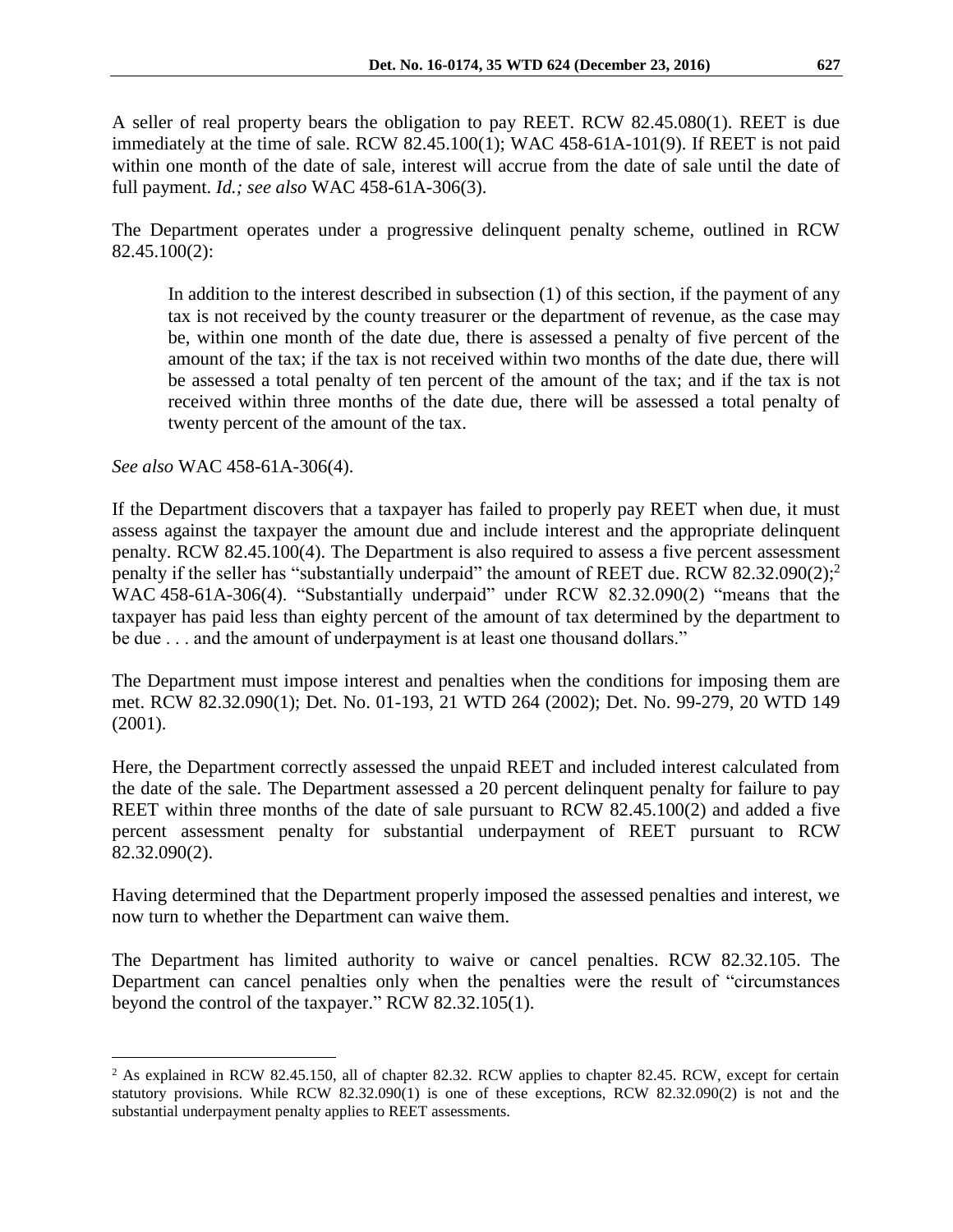WAC 458-20-228 explains that "[c]ircumstances beyond the control of the taxpayer are generally those which are immediate, unexpected, or in the nature of an emergency. Such circumstances result in the taxpayer not having reasonable time or opportunity to obtain an extension of the due date or otherwise timely file and pay." WAC 458-20-228(9)(a)(ii). The circumstances must directly cause the late payment or substantial underpayment. WAC 458-20-  $228(9)(a)(i)$ .

WAC 458-20-228(9)(a)(ii) lists examples of circumstances that are beyond a taxpayer's control sufficient to cancel penalties:

- Erroneous written information from the Department
- An act of fraud or conversion by the taxpayer's employee or contract helper which the taxpayer could not immediately detect or prevent
- Emergency circumstances around the time of the due date, such as the death or serious illness of the taxpayer or a family member or accountant

WAC 458-20-228(9)(a)(iii) also lists examples of situations that are generally *not* beyond the control of a taxpayer:

- Financial hardship
- A misunderstanding or lack of knowledge of a tax liability
- Mistakes or misconduct on the part of employees or other persons contracted with the taxpayer

In Det. No. 01-165R, 22 WTD 11 (2003), we reiterated that lack of knowledge of a tax liability was not grounds the Department could consider for waiving the penalty imposed in that case. Because of the nature of Washington's tax system, the burden of becoming informed about tax liability falls upon the taxpayer, and it is the taxpayer who bears the consequences of a failure to be correctly informed. *Id*. at 15.

Here, Taxpayers have not established that they are eligible for waiver of either penalty. Taxpayers failed to pay REET at the time of the sale because they thought the transaction was exempt from REET; this is not an immediate, unexpected emergency. A misunderstanding or lack of knowledge of a tax liability is specifically listed as an example of a situation that is not beyond a taxpayer's control. Taxpayers' good faith belief that they qualified for the exemption from REET cannot overcome the Department's statutory obligations to impose penalties when the conditions for imposing them are met. Accordingly, we cannot waive the assessed penalties as there were no circumstances beyond Taxpayer's control.

Finally, RCW 82.32.105(3) provides the two circumstances under which the Department will waive or cancel interest:

(a) The failure to timely pay the tax was the direct result of written instructions given the taxpayer by the department; or